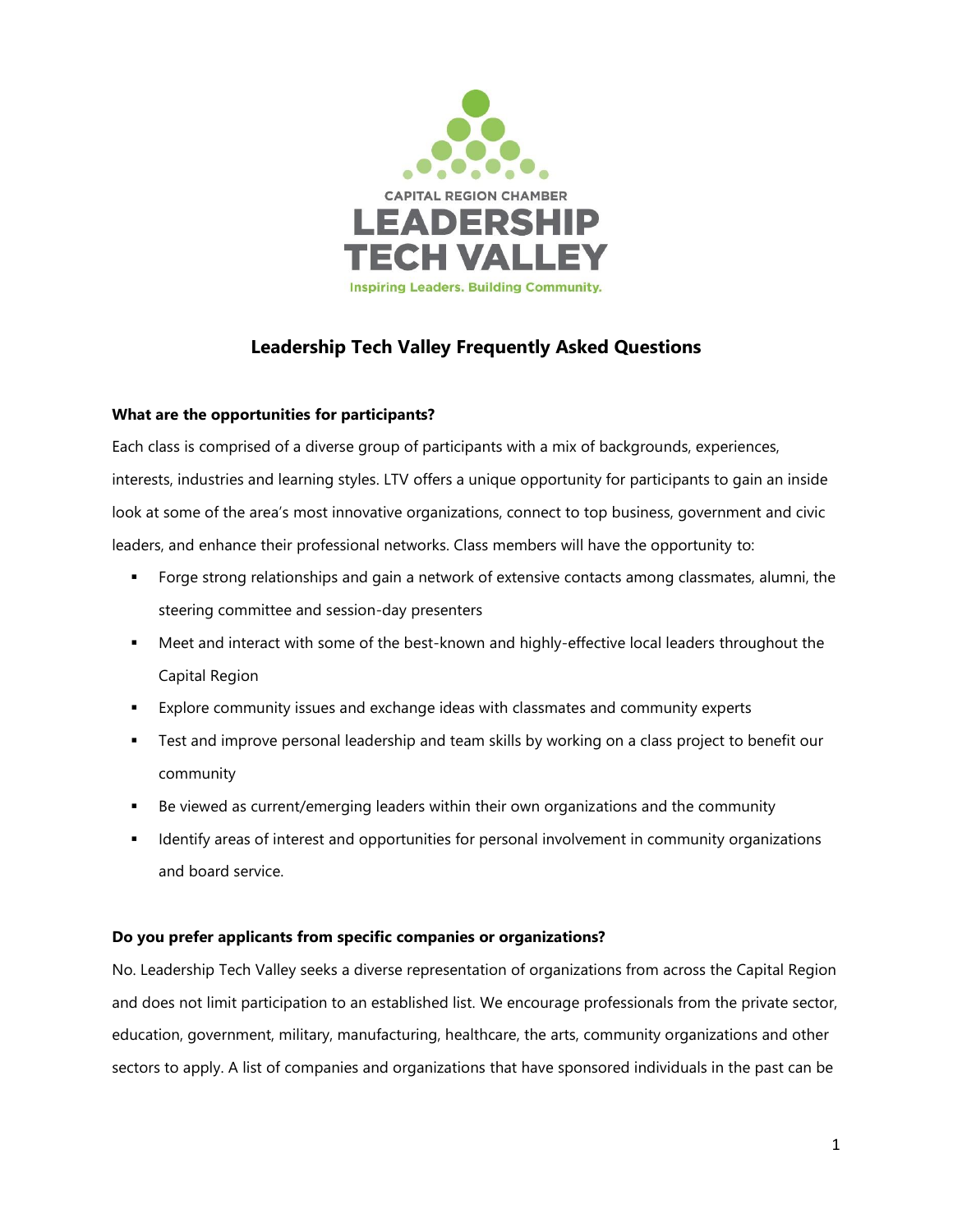found at [https://capitalregionchamber.com/wp-content/uploads/2019/09/LTV-Supporting-](https://capitalregionchamber.com/wp-content/uploads/2019/09/LTV-Supporting-Businesses_2007-through-2019.pdf)[Businesses\\_2007-through-2019.pdf.](https://capitalregionchamber.com/wp-content/uploads/2019/09/LTV-Supporting-Businesses_2007-through-2019.pdf)

### **Do you accept more than one applicant from a particular company or organization?**

Occasionally we do if the applicants work in different departments and do not have daily interaction with each other. From time to time, larger organizations will have two applicants apply and go through the interview. If both applicants are strong candidates and the selection committee can only accept one candidate, we may let the company decide which candidate will attend.

### **What is the company or organization's commitment?**

Companies and organizations support their employees in the program to the best of their ability by giving them the time to participate and contributing to tuition.

# **How are candidates selected?**

Candidates are required to apply by the deadline. Each candidate will be interviewed by the two steering committee co-chairs and the chamber liaison. Once interviews are complete, all applications will be reviewed by the selection committee. Approximately 40 participants will be selected from the applicant pool. We strive for a class with a diverse range of participants with respect to several factors including occupation, leadership experience, industry, community involvement or desire for more involvement, ethnicity, gender, age, cultural perspective and time in the community.

#### **Should I attend an information session prior to submitting my application?**

We encourage all potential candidates to attend one of the information sessions. You will meet the program co-chairs, chamber liaison and several class members from the current year to discuss the program requirements, format, commitment and cost and selection process. Current class participants will share their experience thus far and the impact on them personally and professionally. Attending an information session gives you the opportunity to ask questions and make sure LTV is the right professional development experience for you.

### **What opportunities are there for program graduates?**

As a graduate you join a diverse network of more than 1,200 graduates from Capital Leadership,